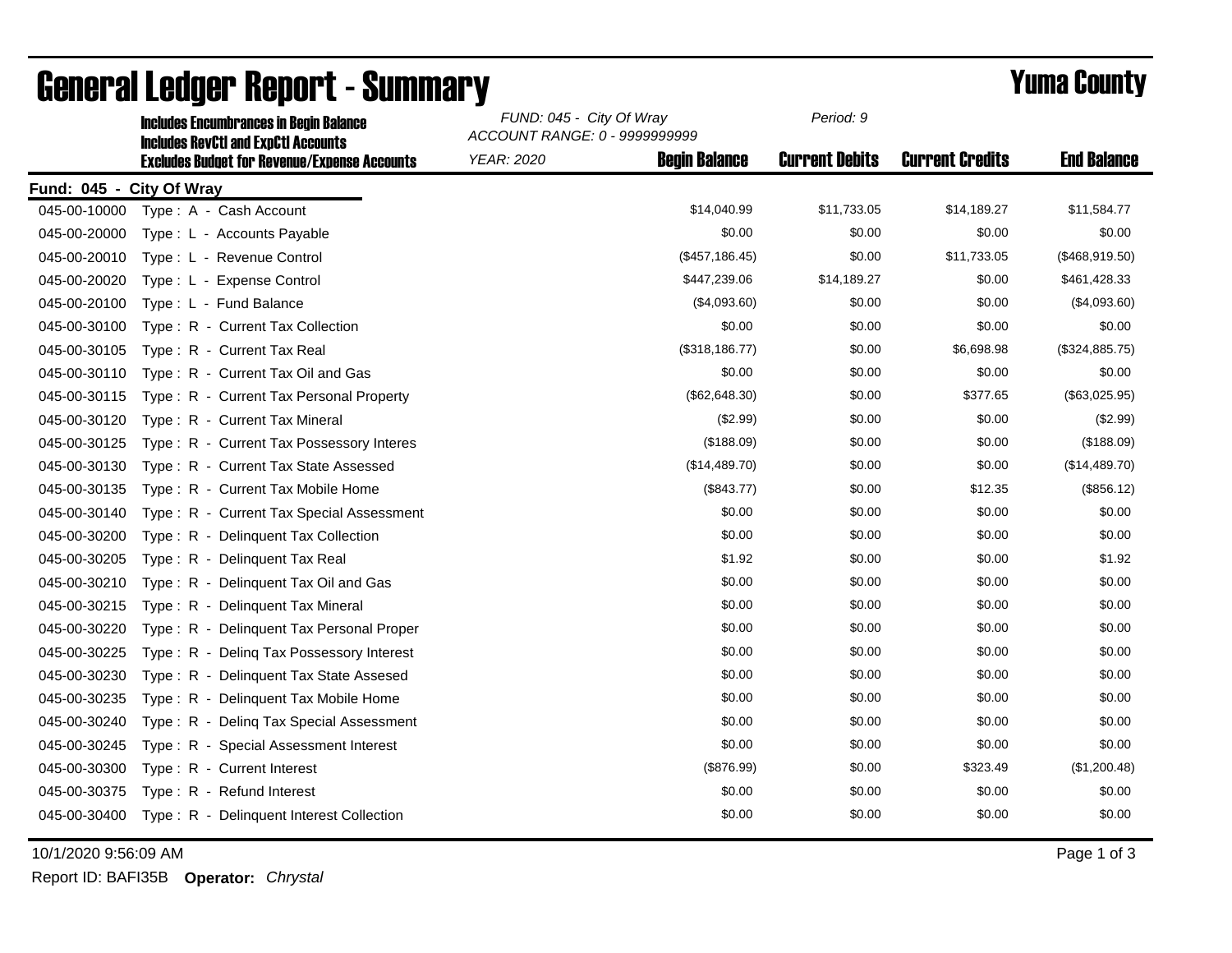| <b>Includes Encumbrances in Begin Balance</b><br><b>Includes RevCtI and ExpCtI Accounts</b> |                             | FUND: 045 - City Of Wray<br>ACCOUNT RANGE: 0 - 9999999999 |                             | Period: 9             |                                  |                    |
|---------------------------------------------------------------------------------------------|-----------------------------|-----------------------------------------------------------|-----------------------------|-----------------------|----------------------------------|--------------------|
| <b>Excludes Budget for Revenue/Expense Accounts</b>                                         | <b>YEAR: 2020</b>           |                                                           | <b>Begin Balance</b>        | <b>Current Debits</b> | <b>Current Credits</b>           | <b>End Balance</b> |
| Fund: 045 - City Of Wray                                                                    |                             |                                                           |                             |                       |                                  |                    |
| Type: R - Miscellaneous Collections<br>045-00-30500                                         |                             |                                                           | \$0.00                      | \$0.00                | \$0.00                           | \$0.00             |
| 045-00-32100<br>$Type: R - Transfers In$                                                    |                             |                                                           | (\$23,692.77)               | \$0.00                | \$300.41                         | (\$23,993.18)      |
| 045-00-33000<br>$Type: R - Auto Tax B Collection$                                           |                             |                                                           | (\$21,496.54)               | \$0.00                | \$2,560.90                       | (\$24,057.44)      |
| 045-00-33100<br>Type: $R -$ Auto Tax A & F Collection                                       |                             |                                                           | (\$8,173.70)                | \$0.00                | \$504.74                         | (\$8,678.44)       |
| 045-00-33400<br>Type: R - M.V. Additional                                                   |                             |                                                           | (\$6,373.48)                | \$0.00                | \$954.53                         | (\$7,328.01)       |
| 045-00-33409<br>Type: R - Weed and Clean Up Control                                         |                             |                                                           | (\$215.27)                  | \$0.00                | \$0.00                           | (\$215.27)         |
| 045-00-49100<br>Type: X - Treasurer Fees                                                    |                             |                                                           | \$7,964.28                  | \$148.28              | \$0.00                           | \$8,112.56         |
| 045-00-49401<br>Type: X - Transfer Out                                                      |                             |                                                           | \$0.00                      | \$0.00                | \$0.00                           | \$0.00             |
| Type: X - Checks Written / ACH Transfer<br>045-00-49500                                     |                             |                                                           | \$439,274.78                | \$14,040.99           | \$0.00                           | \$453,315.77       |
|                                                                                             | Fund: 045 - City Of Wray    |                                                           | (\$9,947.39)<br>Totals:     | \$40,111.59           | \$37,655.37                      | (\$7,491.17)       |
|                                                                                             | <b>Total Fund Revenues:</b> | \$11,733.05                                               | <b>Total Fund Expenses:</b> | \$14,189.27           | <b>Net Revenue Over Expense:</b> | (\$2,456.22)       |

## General Ledger Report - Summary **Example 2018** Yuma County